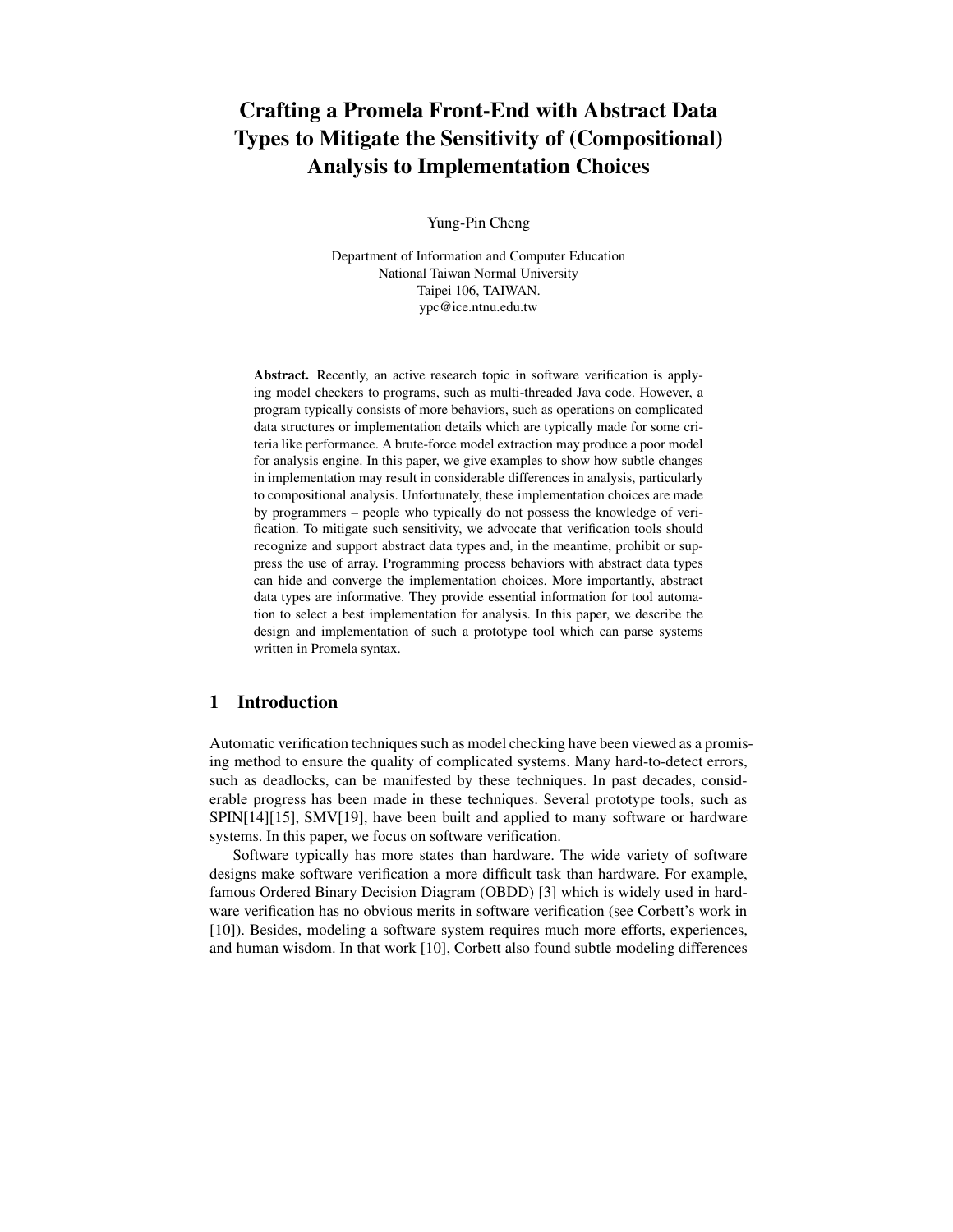for the same system may produce obvious differences in the results of analysis in different tools. However, the objective of Corbett's work is to compare performance of various verification tools, so, finding and eliminating these differences to have a fair comparison of verification tools are his first priority.

Generally, most verification tools share the similar technology in exploring reachable states. They can be used for either software verification or hardware verification. Nevertheless, software verification researchers often prefer one tool over another for its capability of modeling software. For example, Spin [14] provides a model description language (MDL) called Promela, which has syntax close to a high-level programming language. Although it is originally designed for modeling communication protocols, many researchers have chosen it to verify concurrent programs written in Ada, Java and C. However, verifying systems written in these programming languages using Spin can be subtle. The abstraction of programs into Promela models requires human wisdom and experiences and is error-prone. In [16], Holzmann argued that a blindly derived model (for example, either by a naive automatic/manual extraction) is unlikely to work for verification in most cases. In other words, constructing an efficient and correct model requires human wisdom from experienced personals.

Several years ago, some works rose to the challenge. Research tools such as Bandera [11] and Pathfinder[13] have been developed to automatically extract models from Java source code. Their goal is to model-check Java source code by smartly extracting a model from Java code for analysis engines like SPIN. Bandera also introduces slicing techniques to abstract away the program behaviors that do not concern the interested properties (particularly liveness properties) so that the state explosion problem can be alleviated. In our opinions, these progresses mark an important milestone for automatic software verification.

Despite the progress described above, the fundamental barriers of software verification, however, still remain. Verification tools which analyze all processes at once are inevitably limited by the PSPACE lower bound in worst case; that is, the number of reachable states grows exponentially as the number of processes increases. In other words, any attempt to alleviate the state explosion is bound to fail in general but may work for some cases. For example, Bandera uses property to guide the program slicer to slice away the behaviors that are not concerned by the property, particular the liveness properties defined in linear-time temporal logic (LTL) formula. Such approach does not work for property like freedom of deadlocks. Reachable deadlocks must be manifested from all the possible behaviors.

To tackle the state explosion problem, a more promising approach is compositional analysis[7, 6, 8, 9, 12]. Compositional analysis avoids state explosion by dividing a whole system into many subsystems. Then, the techniques described above are used to analyze these subsystems. Ideally, the analysis of each subsystem would produce manageable and smaller state space and then each subsystem can be replaced by a simple interface process. The process is continued by combining the analysis of subsystems into a larger subsystems in a hierarchical fashion until the whole system is analyzed. Unfortunately, this ideal scenario seldom happens in practical cases. Compositional analysis is architecture sensitive. In many systems, no feasible hierarchies exist in their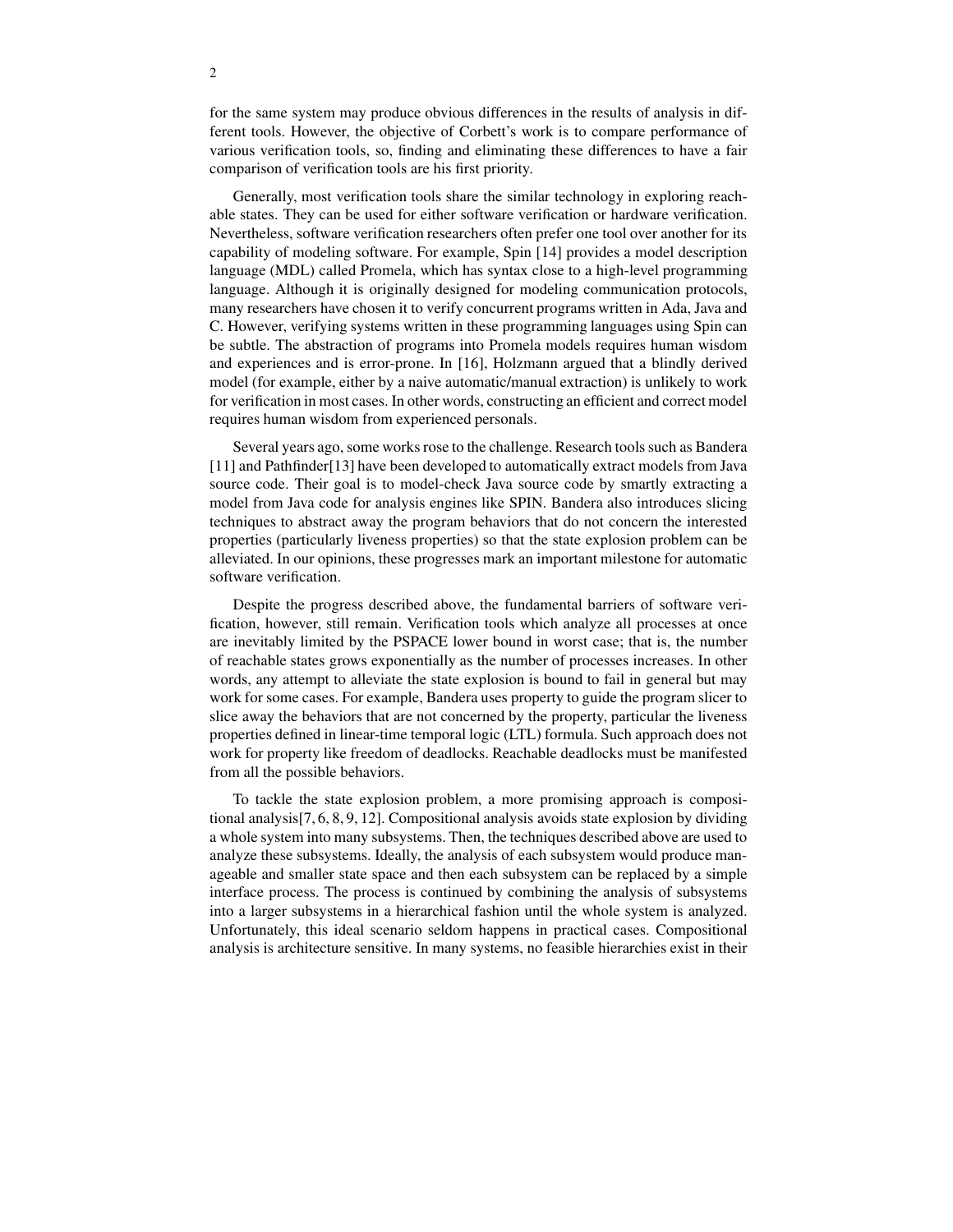as-built architecture; that is, The power of divide-and-conquer is often limited by the system architecture.

In this paper, we describe the design and implementation of a Promela front-end. This front-end is part of a compositional analysis tool suite which is under developing. The major feature of this front-end includes the new statements for refactoring<sup>1</sup> a process behaviors to overcome the problem of architecture sensitivity of compositional analysis. Another new feature of this front-end is the support of abstract data types. From our past experiences, we discovered a program (either written in Java, C, or Ada) may be written in a way that is poor<sup>2</sup> for analysis engine, particularly when abstract data types are implemented by array. We show two functionally equivalent process behaviors with two implementation choices can produce significant differences in analysis, particularly to compositional analysis with refactoring. To address the problem, we propose an extension of Promela. In this extension, we add abstract data types such as *queue* and *set* to its syntax. We show that encouraging the use of abstract data types and prohibiting the use of array can limit the wild implementation choices a programmer may make, therefore, mitigating the sensitivity of analysis. Furthermore, abstract data types are informative, providing essential information for tools to determine the best implementation for analysis without the need of code analysis.

Note that Spin is a sophisticated piece of software. Our objective is not to rework its features. Our long term goal is the construction of a software verification tool suite which is compositional-oriented. We select Promela as one of our input language because of its syntax simplicity and its popularity. This paper is organized as follows. In section 2, we give an overview of compositional analysis and our refactoring technique. In section 3, we give examples to explain why analysis is sensitive to implementation choices. Section 4 describes our design and implementation of a prototype tool. Finally, we end the paper with discussion, related work, and conclusions in section 5 and 6.

# **2 An overview of compositonal analysis and refactoring**

In this section, we give an overview of two techniques, compositional analysis and model refactoring, so that readers can have a brief idea on the problem we want to address in this paper.

#### **2.1 Compositional analysis**

In a compositional analysis, we often have to group a set of processes into a subsystem (or a module). There are two basic criteria of a "good" subsystem. First, the processes inside the subsystem must not generate excessive state space. Second, the subsystem's state space must be able to be replaced by a much simpler *interface process* to represent the subsystem's state space. An interface process can be computed automatically

 $1$  This technique will be explained later.

<sup>&</sup>lt;sup>2</sup> Note that a program may be written in a way that is poor for analysis but is good for performance or other measuring criteria.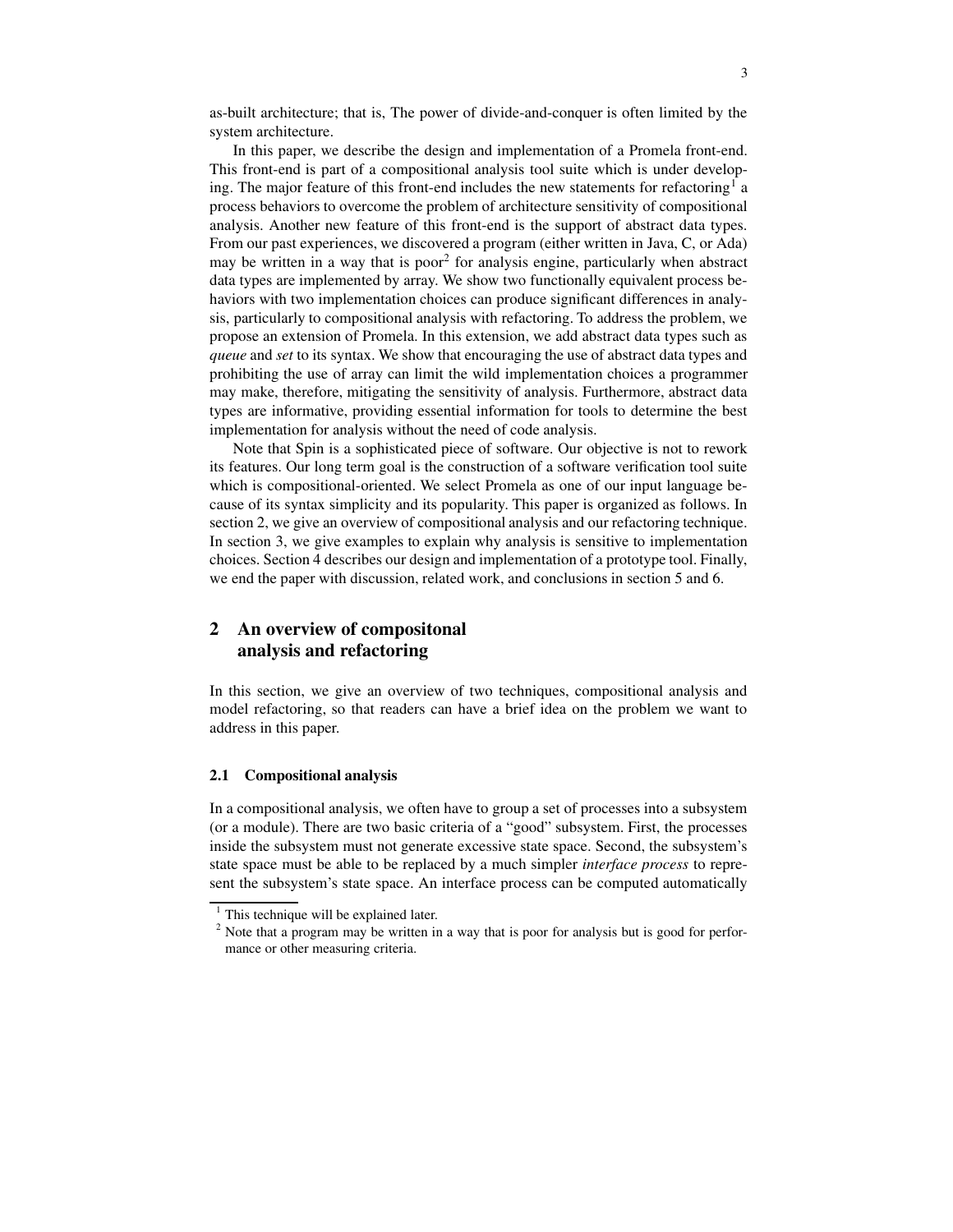by hiding internal interactions, minimizing the state space, and exporting the state and transitions (a.k.a interfaces) that will be used by its environment. Note that exporting state and transitions as interfaces can aggregate the state explosion problem if the interfaces are not simple (see [12]). So, simple interface is the key to a "good" subsystem. In other words, an effective subsystem should be *loosely coupled* to its environment so that the chance of having a simple interface process to replace it in compositional analysis is higher. At last, "good" subsystems and processes must produce another larger "good" subsystem in the composition hierarchy until the whole system is analyzed. Unfortunately, this ideal scenario seldom occurs in the compositional analysis of large and complicated systems.

#### **2.2 Model refactoring**

In Fig. 1(a) and Fig. 1(b), we show the state graphs of three example processes *X,Y,* and *S* in CCS semantics [20] (where synchronization actions are matched in pairs) and their synchronization structure. Such kind of structure, a star-shape structure, appears very often in practice, for example, a stateful server which communicates with clients via separate (or private) channels. Many systems can even have structures of multiple stars.

We say *S* is *tightly coupled* to its environment (which consists of *X* and *Y*) because it has complicated interfaces to its environment. Suppose *S* is a server and *X,Y* are clients. Image the number of clients is increased to a larger number. Any attempt to include *S* as a subsystem is bound to fail because of the complicated interfaces to its environment. That is, no feasible subsystems and composing hierarchies exist in this structure, particularly when client number is large.



**Fig. 1.** (a) A simple example with 3 processes X, Y, and S. (b) The synchronization structure of the example.

In [4, 5], we proposed an approach called *model refactoring* to enable compositional analysis for systems which are originally prohibited by their as-built architecture. The refactoring consists a set of transformations. Each transformation maintains the behavioral equivalence (weak bisimulation) of the model. By applying a sequence of transformations, a model P is gradually transformed into a model  $P'$  with new structure which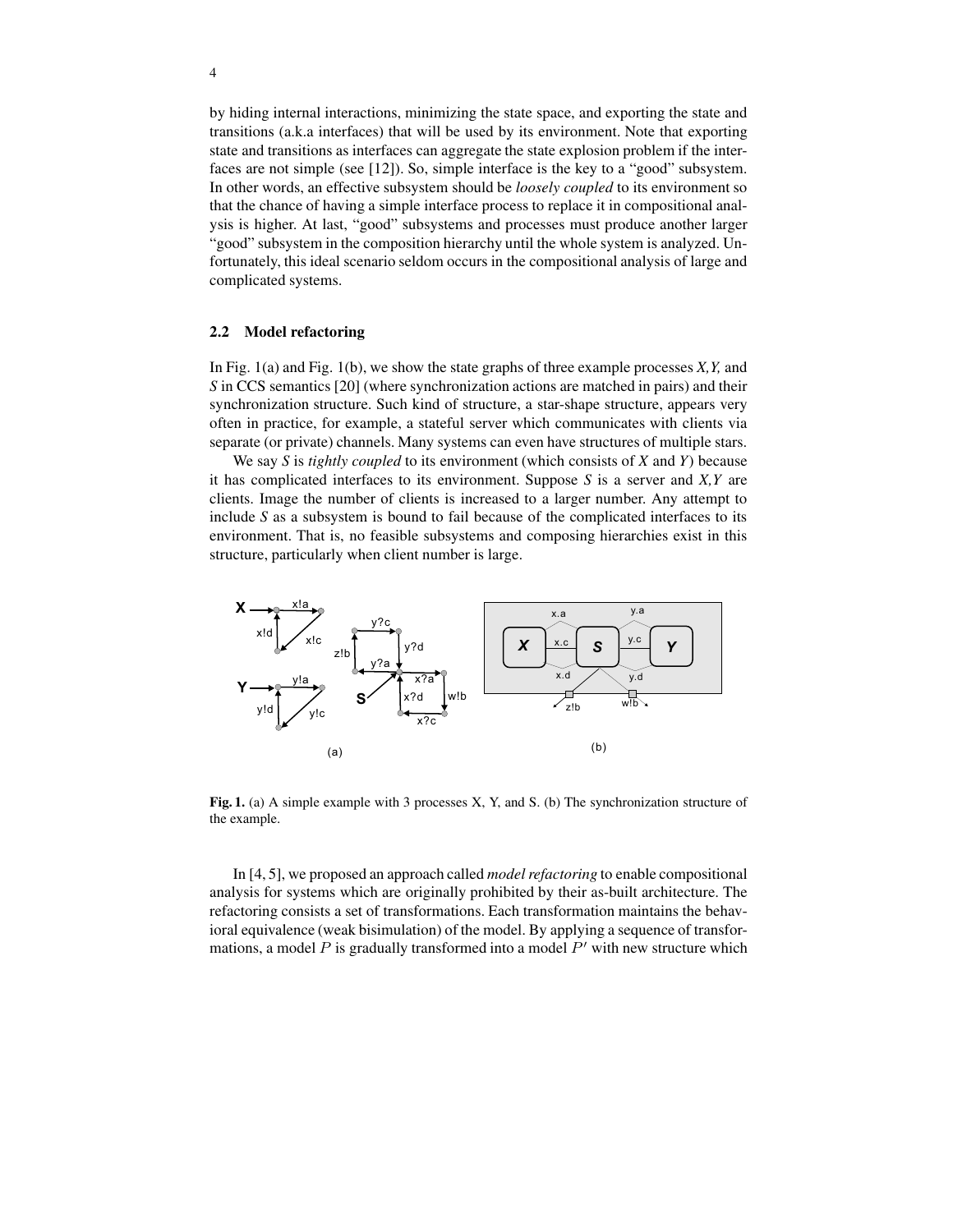is more amenable to compositional analysis. It consists in building a sequence of equivalent models, each obtained by the preceding ones by means of the application of a rule. The rules are aimed for restructuring the as-built structures which are not suitable for compositional techniques. The goal is to obtain a transformed model whose structure contains loosely coupled components, where processes in each component do not yield state explosion.

The key transformations are to decompose centralized, complicated behaviors of a process into several small new processes while behavioral equivalence is preserved. In [5], we described the basic tool support<sup>3</sup> for refactoring and showed that a refactored elevator system can be analyzed up to hundreds of elevators but global analysis and compositional analysis (without refactoring) can only analyze up to 4 elevators.

For instance, we show the refactored *X,Y,* and *S* in Fig. 2(a) and the new synchronization structure in Fig. 2(b). In Fig. 2(a), the behaviors related to channel  $x$  (or to process *X*) is removed and wrapped into a new process *Sx.* Similarly, the behaviors related to channel *y* is removed and wrapped into a new process *Sy*. So, the rendezvous of *x!a, x!c,* and *x!d* are now redirected to *Sx*. However, *Sx* and *Sy* are now two individual processes which can execute concurrently, but their original joint behaviors in *S* can not. So, extra synchronizations (*e!lock and e!release*) are inserted to maintain behavioral equivalence; that is, before invoking *x!a* and *y!a, X* and *Y* are forced to invoke *e!lock* first. Then, at the end of *Sx* and *Sy*, *e!release* is used to free *S*.

The idea of refactoring equivalence is easy to explain. Let's image the modified processes (*X,Y*, and *S*) are contained in a black box. Image you are an external observer of the black box. The external behaviors of the black box are defined by *z!b* and *w!b*. In Fig.  $1(b)$ , the black box (which we call it B1) is implemented by 3 processes. The black box (we call it B2) in Fig. 2(b), on the other hand, is implemented by 5 processes. The external behaviors are also defined by *x!b* and *y!b*. Our refactoring must ensure the external behaviors are equivalent before and after a transformation. Intuitively, B1's external behaviors can be viewed as an specification. Then, we choose to implement the specification with 5 processes. Since we use 5 processes to do the same work which was originally done by 3 processes, extra communications for process coordination are inevitable. As long as the extra synchronizations are restricted inside the black box, the two black boxes behave equivalently to an external observer.

#### **2.3 Tool support**

From the above example, it may looks like identifying the behaviors and decomposing them can be done at the finite-state representation. In practice, automatic refactoring does not work at this level of representation. Some important information needed by refactoring engine is lost at this level. The refactoring automation must be made when a CCS state graph is created. So, a refactoring statement is added to Promela's syntax. We chose a subset of Promela syntax and built a parser to translate Promela code into CCS [20] state graph. For example, *S* in Fig. 1 can be written in Promela as follows:

<sup>&</sup>lt;sup>3</sup> The tool support can successfully refactor many systems in an automated fashion, particularly the behavioral patterns which do not involve complicated data structures.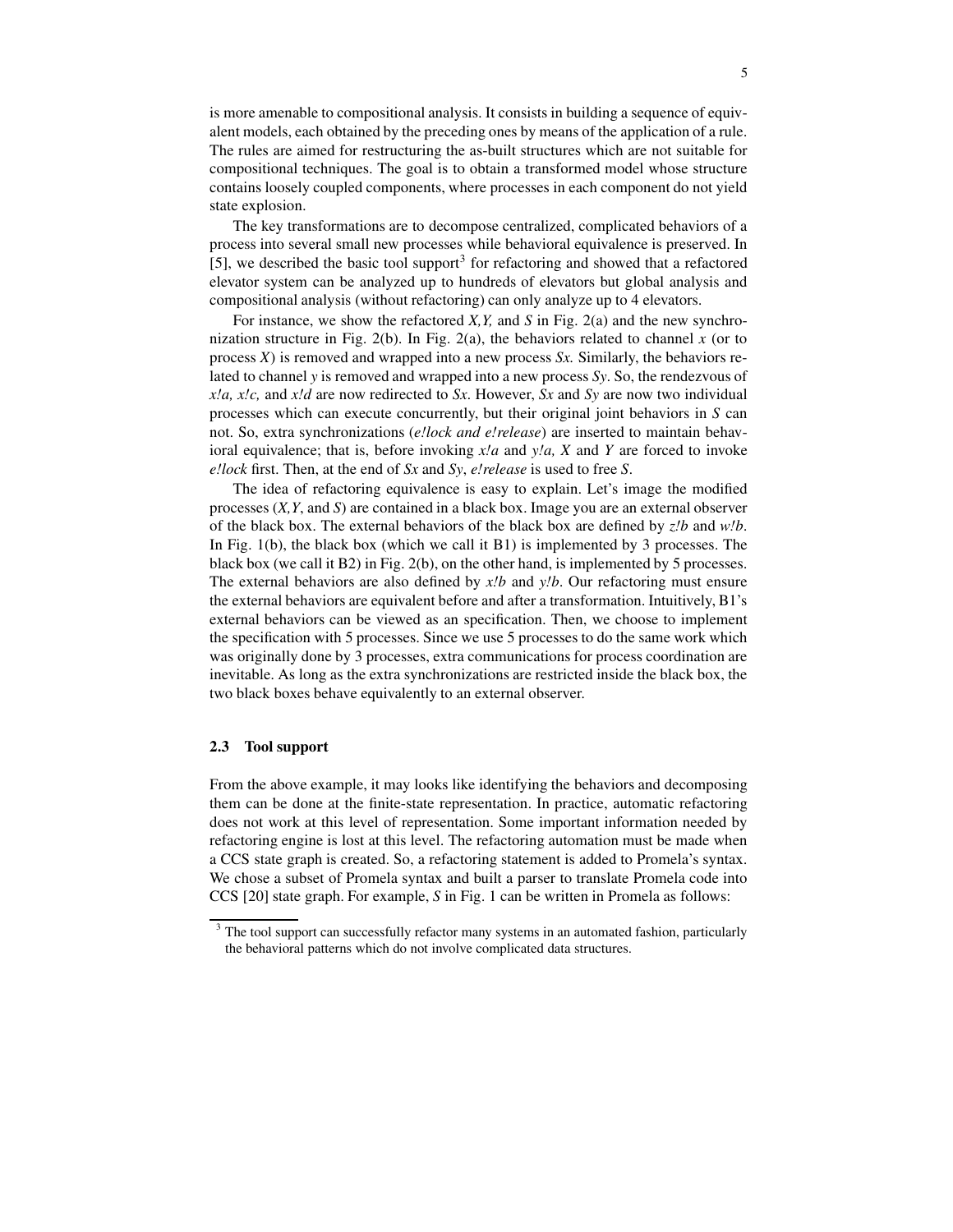

**Fig. 2.** The refactored example system.

```
mtype = { a,b,c,d };
chan x = [0] of mtype ; chan y = [0] of mtype ;
chan z = [0] of mtype; chan w = [0] of mtype;
proctype S() {
   do (0)refactorby x, y {
   :: x?a (1) \rightarrowz!b (2); x?c (3); x?d (4);
   :: y?a (5) \rightarroww!b (6); y?c (7); y?d (8);
   }
   od
}
```
Note that in the example, we mark a statement with "*(addr)*" as the address of each statement. To translate a Promela code into a CCS state graph is trivial. First, we collect the values of local variables and the address of current statement to make a tuple like  $(v_1, v_2, ... v_n, addr)$ , where  $v_i$  are values of local variables and *addr* is the current statement address. In process *S*, there are no local variables, so the only element in the tuple is statement address *(addr)*. Since the process starts at statement address 0, so we use (0) as initial state. We begin parsing the abstract syntax tree (AST) of the code. When we parse a channel statement which sends or receives a message, we create a new outgoing transition to a new state. The new state has its  $addr$  updated to next statement address and the outgoing transition has label in the form of "*ch?msg*" or "*ch!msg.*" The traversal is continued until no more new states are explored.

To activate refactoring, tool users can add keyword *refactorby* to enclose a block of statements they want to refactor. For example, to obtain the result in Fig. 2(a) and Fig. 2(b), we use *refactorby* to notify refactoring to separate the behaviors by channel name. In general, process behaviors can be distinguished by channel name, variable's values, etc.

When refactoring mode is activated, we translate Promela code into segments of behaviors. For example, the sequence of transitions beginning from *x?a* and ending with *x?d* is called a segment. These segments are grouped according to group options,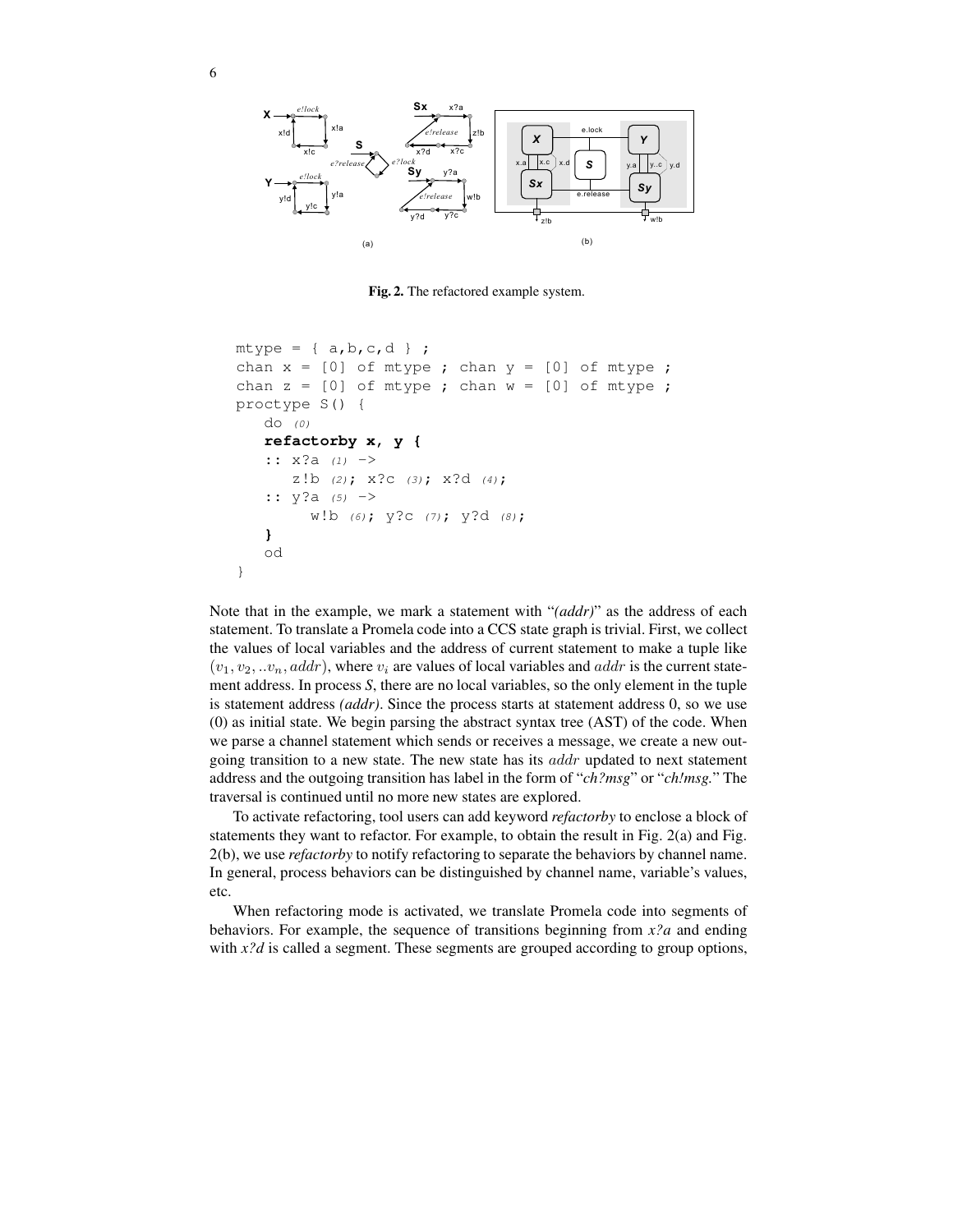the parameters behind keyword *refactorby*. Next, segments are wrapped into a new process such as *Sx* in Fig. 2(a) by a unified transformation.

Note that, in principle, it is impossible for our transformation to decompose any process behaviors and make compositional analysis work in general, otherwise, we would have solved the notorious state explosion problem. So, it is easy for a malicious tool user to write a peculiar process behaviors which makes refactoring fail. However, under normal circumstances, most process behaviors are written in common patterns. Our ultimate goal is to make refactoring work for most behavioral patterns.

# **3 Sensitivity of (compositional) analysis**

In the past, we have successfully refactored several systems. Most of them appear as examples in literatures, such as elevator system[21], furnace system[22], alternating bit protocol[2], etc. The tool support described in the previous section is sufficient for many systems whose process behaviors either have no presence of data values or only have simple data values to enrich its behavioral patterns. On the other hand, we began to encounter systems with behaviors complicated by array. When process behaviors are complicated by array, segmented behaviors may be interwined and tangled and refactoring transformations are no longer feasible. We described some of the behaviors as follows.

#### **3.1 Chiron user interface system**

The first example is called Chiron user interface [17]. It has been analyzed by [1, 23]. Chiron user interface system is originally written in Ada. Chiron's design philosophy is to separate application code from user interface code. So, there are user interface agents called *artists* attached to selected data<sup>4</sup> belonging to the applications. At runtime, each artist can register *events* of interests to *dispatcher.* Whenever there is an operation call on the data, the dispatcher intercepts the call and notifies each of the artists associated with that data with the event.

Its Promela model is manually extracted from its Ada source code. The most complicated process in Chiron is a task called *dispatcher*. *Dispatcher* is responsible for accepting requests to register or unregister an event from an artist. The dispatcher use an array *e1\_list*

mtype el list[no of artists];

to keep track the artists which have registered on event *e1*. When an artist registers an event *e1* to dispatcher, the following code fragment is executed in dispatcher.

dispatcher\_chan? register\_event, artist\_id, event -> if :: (event == e1) ->

You can consider the data as an object and the object's values (or attributes) is linked to a visualization tool called artists. In other words, an artist can be viewed as a graphic drawing unit for the data.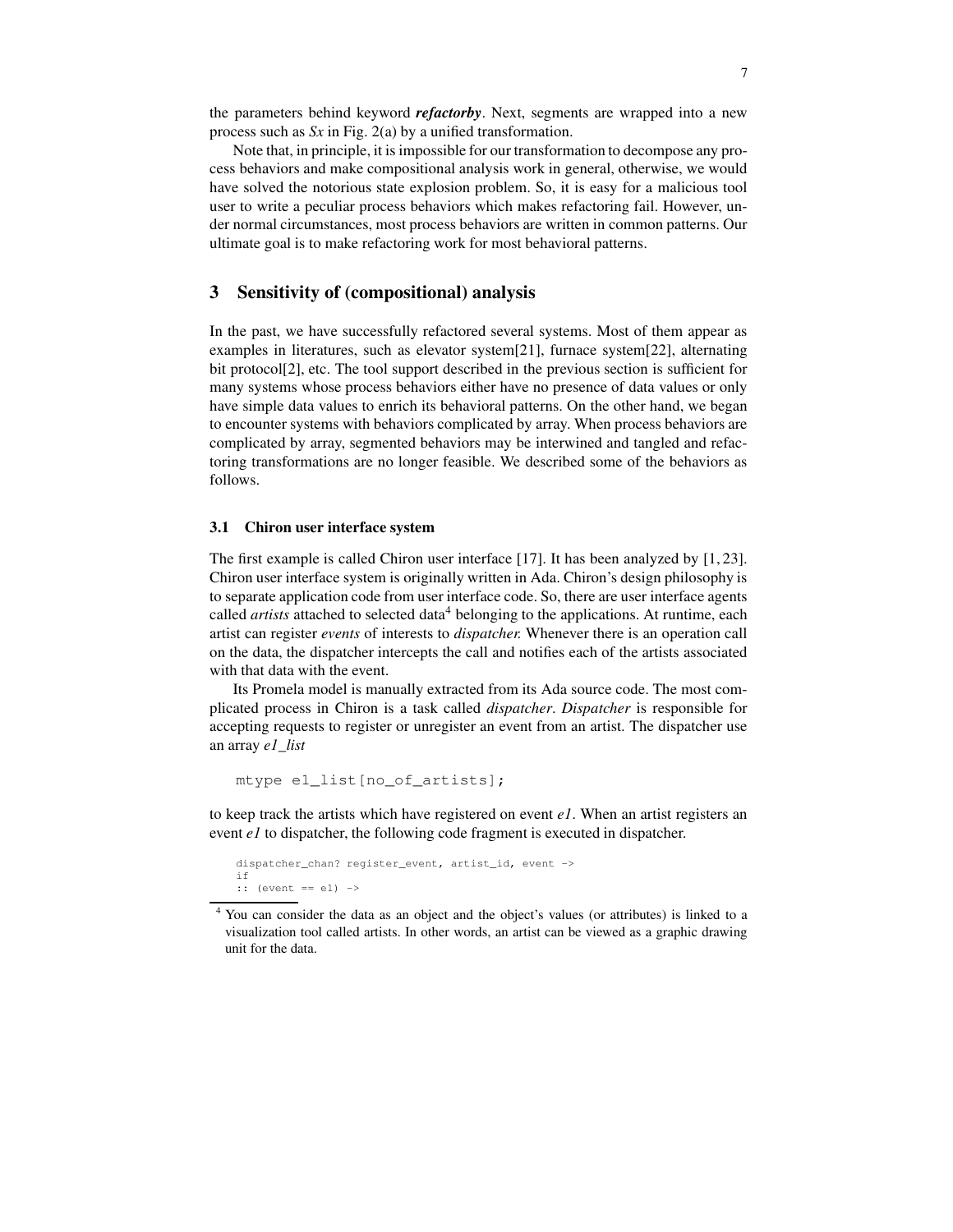```
i = 1;do
:: if
  :: (i> e1_size) ->
     e1_size ++ ;
     el\_list[i-1] = artist_id;break ;
  :: else
  fi;
  if
  :: (el_list[i-1] == artist_id) ->
    break ;
   :: else
  fi;
  i++;
od
```
The code first receives a command and two parameters from the channel. Two parameters are *artist\_id* and *event*. Next, it checks if the *artist\_id* is already in the array, using a loop index *i*. If not, the *artist\_id* is appended to the tail of the array.

On the other hand, to unregister event *e1* from dispatcher by an artist, the following code is executed.

```
dispatcher_chan? unregister_event, artist_id, event ->
if
:: (event == e1) ->
   if
   :: (e1_size == 0) -> skip
   :: else ->
      i = 1;do
      :: (i> e1_size) -> break ;
      :: else ->
         if
         :: (e1_list[i-1] == artist_id ) ->
            do
            :: (i>= e1_size) -> break ;
            :: else ->
              el\_list[i-1] = el\_list[i];
               i++ ;
            od
            e1_size -- ;
         :: else
         fi ;
         i++ ;
      od;
      e1_size[e1_size] = 0;
   fi;
fi;
```
The code first search the array to check if the *artist\_id* is in the array. If yes, the element (pointed by *i*) is deleted and all the elements behind *e1\_list[i]* is copied to fill the deleted space. In other words, the elements in *e1\_list* are shifted. To anyone who know programming, such implementation is only one of many choices. Typically, if we prefer such kind of implementation, we want to maintain the order of artists by their registration time. That is, an artist which registers *e1* earlier is stored in the front of array. However, in dispatcher task, we found no clues where such order is concerned.

8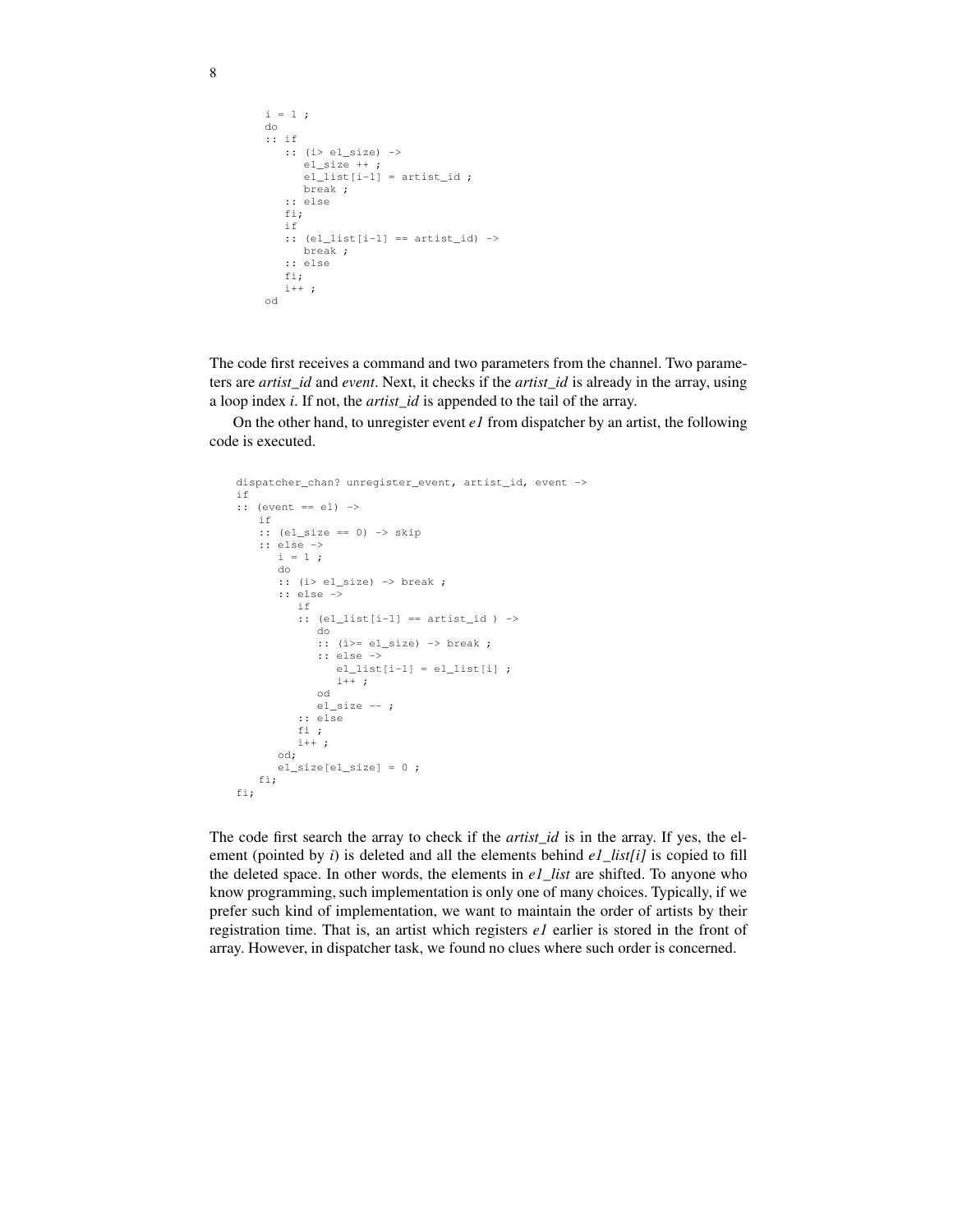#### **3.2 Implementation alternative**

Since the order of registration is not a concern to dispatcher, a better implementation choice is using a bit array.

bit e1\_list[no\_of\_artists];

In this implementation, if  $eI\_list[i] = 0$ , it means artist  $a_i$  does not register on event  $eI$ . If  $e1$ *\_list[i]* = 1, it means artist  $a_i$  has registered on event  $e1$ .

#### **3.3 Analysis of implementation choices**

In programming, we are accustomed to make implementation choices for some reasons, perhaps for performance or maintenance. Similarly, the above two implementation choices produce two functionally equivalent models but unfortunately, result in great difference in analysis. Let the length of array *e1\_list* be n, the number of artists. We call the array of original dispatcher as queue array. The original dispatcher's behaviors can produce states which have growing rate proportional to

$$
1 + \sum_{i=1}^{n} \binom{n}{i} i!
$$

On the other hand, using bit array has a growing rate proportional to  $2<sup>n</sup>$ . Although the two scales are both exponential, the first growing rate is much worse than the second one for global analysis.

To compositional analysis, the implementation with queue array produce interwined and tangled behaviors which cannot be refactored effectively. It can be only analyzed up to 2 artists. On the other hand, the behaviors with bit array can be refactored effectively into loosely coupled components. Its refactored structure can fully take the advantage of divide-and-conquer. It can be analyzed up to 14 artists. Note that, in Chiron, increasing an artist means adding a new process to the system.

In Fig. 3(a), we show the tangled behaviors of the queue array implementation with two artists. In the figure, a registration event is abbreviated into "?Rx" where x is the type of event. An unregistration event is abbreviated into "?Ux." Beside each state, we print the contents of array *e1\_lst[]*. On the other hand, Fig. 3(b) shows the behaviors using bit array, which presents some form of symmetry. This behavior can be effectively transformed by refactoring (It uses value processesto model value change for each array element *e1\_lst[i].* Readers who are interested in these technical details, please refer to [5]).

This observation agrees with Holzmann's statement [16] that naively translated or blindly derived models are unlikely to work for analysis in most cases. The key points of our observation are:

– **Programmers often make implementation choices for performance or other criteria, but not for analysis. A model which is directly extracted from a program inherits the program's implementation choices, which can be "poor" for analysis but makes no significant difference in runtime execution.**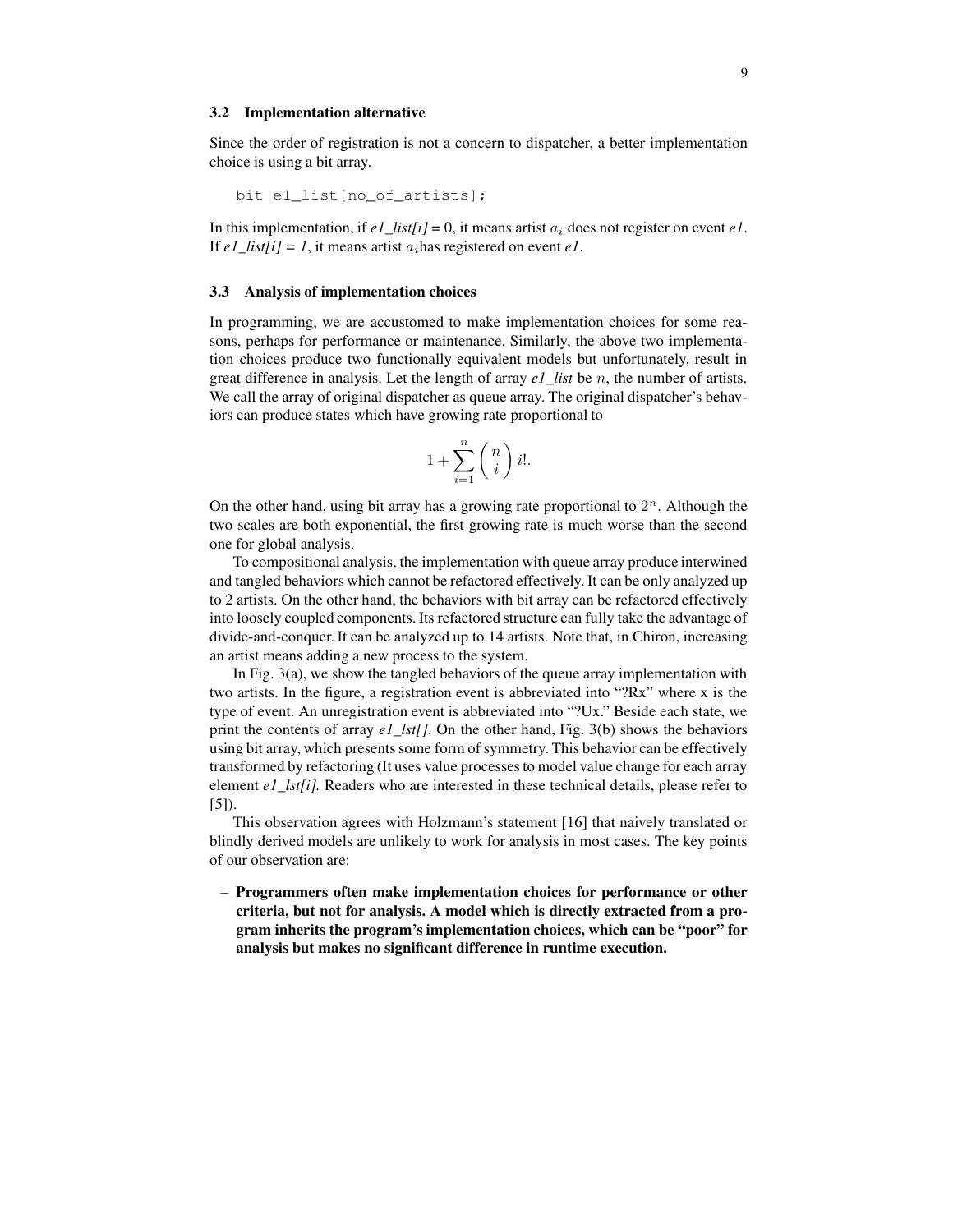

**Fig. 3.** The behavioral patterns of two implementations.

– **Subtle changesin implementation may produce significant differencesin (compositional) analysis. Analysis tends to magnify small and slight implementation changes.**

So, with these observations and the state explosion problem, we believe model checking programs is just a beginning. We should be cautious and conservative on the the general applicability and practicability of these tools.

#### **3.4 Gas station**

To convince that Chiron's case is not unique, we give another example from a gas station system. However, due to the limits of space, the content of this subsection is shown in a long version of this paper which can be downloaded from URL link *http://www.ice.ntnu.edu.tw/~ypc/ArChat.htm*

# **4 Using abstract data types to mitigate sensitivity of analysis**

The problems described in the previous section can be the tip of the iceberg. Analysis tools have always been geared towards being adopted by industry to assure high software quality. However, if an analysis tool must depend on the virtue of the code or limit itself to trained experts, the fruit of software verification research will always be limited in research community.

To address the problem, the first approach we tried is attempting to analyze the array usage in the code and gather useful informations for refactoring automation. Suppose we can analyze and understand the semantics of Chiron's dispatcher task mechanically, we can replace it with bit array to produce best analysis results. Unfortunately, that is hard and impractical. We re-analyze the essence of the problem and have three observations, which are:

- 1. Array is one of the very basic blocks for constructing many abstract data types (ADTs). Most process behaviors with array operations can be summed up to some kinds of ADT operations.
- 2. An ADT may have several implementation choices. However, these implementation choices can be hidden by ADT interfaces.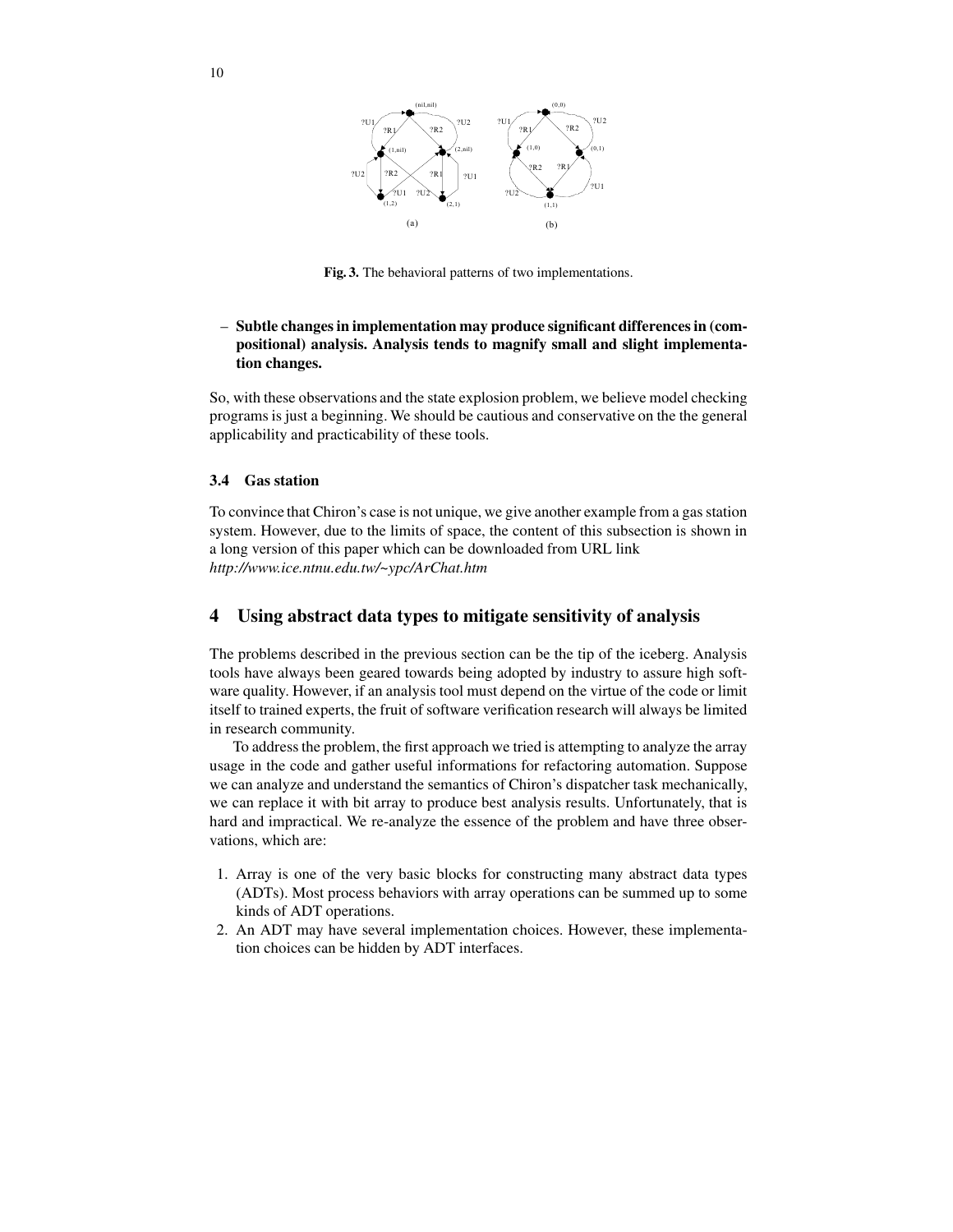3. The process of using an ADT for a task encourages precise and high-level thinking.

These observations are the basis of this work. Image an extreme scenario where analysis tools are integrated into a programming environment. A programmer is responsible for a critical task which requires concurrent programming. Under this condition, array is prohibited by the environment because the code must be analyzable. A programmer would be forced to select appropriate ADTs to complete his work. In the case of Chiron's dispatcher, he would select *set* as the most appropriate ADT for the job.

In the scenario, the usage of *set* provides explicit directives for tool automation. Selecting best implementation (i.e., bit array in this case) becomes straightforward. There is no need to incorporate other static analysis techniques for program comprehension. Consequently, sensitivity to implementation choices is controlled and mitigated. In this paper, we implement two frequently used ADTs into Promela to demonstrate our idea. They are:

#### **QUEUE**

```
DECLARATION SYNTAX:
  queue qname = [n] of {enumtype}
METHODS:
 void push(enumtype val); // to add a value val to the queue
  enumtype pop(); // return and remove the frist element of queue
  enumtype front(); // return the value of first element
```
## **SET**

```
DECLARATION SYNTAX:
  set sname = [n] of {enumtype};
METHODS:
  insert(enumtype val); // add val to a set
  erase(enumtype val); // remove val from a set
  int find(enumtype val); // return the index of the value
```
Where *enumtype* is a type defined by **enum** keyword, another new function we add to Promela to extend **mtype** of Promela. A user can use

enum  $client\_type = \{c1, c2, c3\};$ 

to define an enumeration type in Promela. Both the ADTs are exclusive; that is, values in these containers can not be duplicated. The implementation of containers which allow duplicated elements can be quite different from the exclusive ones. Currently, exclusive ones can satisfy our need.

Using the new ADTs, the dispatcher can be rewritten into

```
enum artist_type = {a1,a2};
set e1_lst = [2] of {artist_type};
.....
dispatcher_chan? register_event, artist_id, event ->
if
```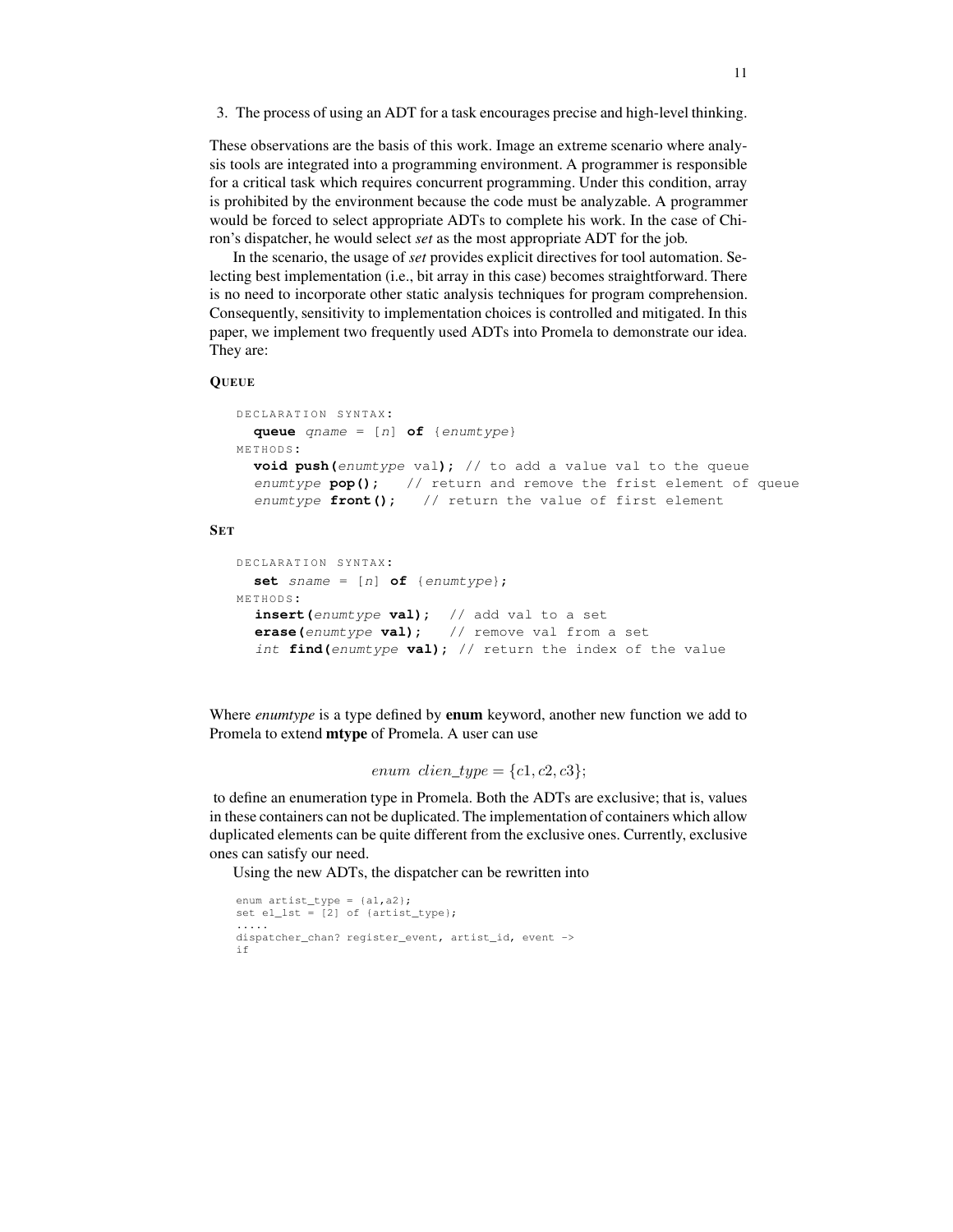```
:: (event == e1) -> e1_lst.insert(artist_id);
:: (event == e2) -> e2_lst.insert(artist_id);
fi
.....
```
In this example, not only the process behaviors are concise and easy to understand, but also process behaviors are forced to "converge" on this one. Our tool automatically select the best implementation choice for (compositional) analysis, which is transparent to tool users. With the prevalence of object-oriented programming languages nowadays, the constraint (to prohibit or suppress the use of array) may not be strong as it looks but the merits are manifold.

#### **4.1 Object-oriented tool design and implementation**

Crafting the experimental parser described in this paper requires a lot of work. This pilot prototype<sup>5</sup> has been worked towards to a new framework illustrated in Fig. 4. In the figure, boxes colored in grey are tools which have been developed or under developing. White boxes are tools which can be developed by other parties or will be developed by us in the future. Finally, boxes decorated with grey stripes are tools constructed by others. DOT is graph visualization tool from AT&T. Fc2tool [18] is a tool suite from INRIA, France, which consists of tools to enumerate and minimize CCS state graphs.



**Fig. 4.** The framework of tool implementation.

In the framework, our ADT-promela parser reads a Promela file and produces several *cfg* (control flow state graph) files and a symbol table<sup>6</sup>, where each process has a *cfg* file. A control flow state graph is like Fig.5(a). Each state can be interpreted as the address of a statement in the program. Each edge is then attributed by a statement. The statement is stored in the form AST (abstract syntax tree) which can be evaluated by a postfix traversal algorithm. The *cfg* file format uses tags which can be parsed and read easily. It can be modified to XML syntax if necessary.

The spirit of our design is to use files to communicate among tools. This design avoids building a monolithic tool which can be harder to modify or evolve. The framework also encourages cooperative work. Tools with a language front-end typically do

12

<sup>&</sup>lt;sup>5</sup> The old prototype (without ADT) described in [5] has been torn apart and restructured towards the structure in Fig. 4.

<sup>&</sup>lt;sup>6</sup> Spin is capable of outputting control flow state graphs and symbol tables. However, that output is not designed for the purpose like ours.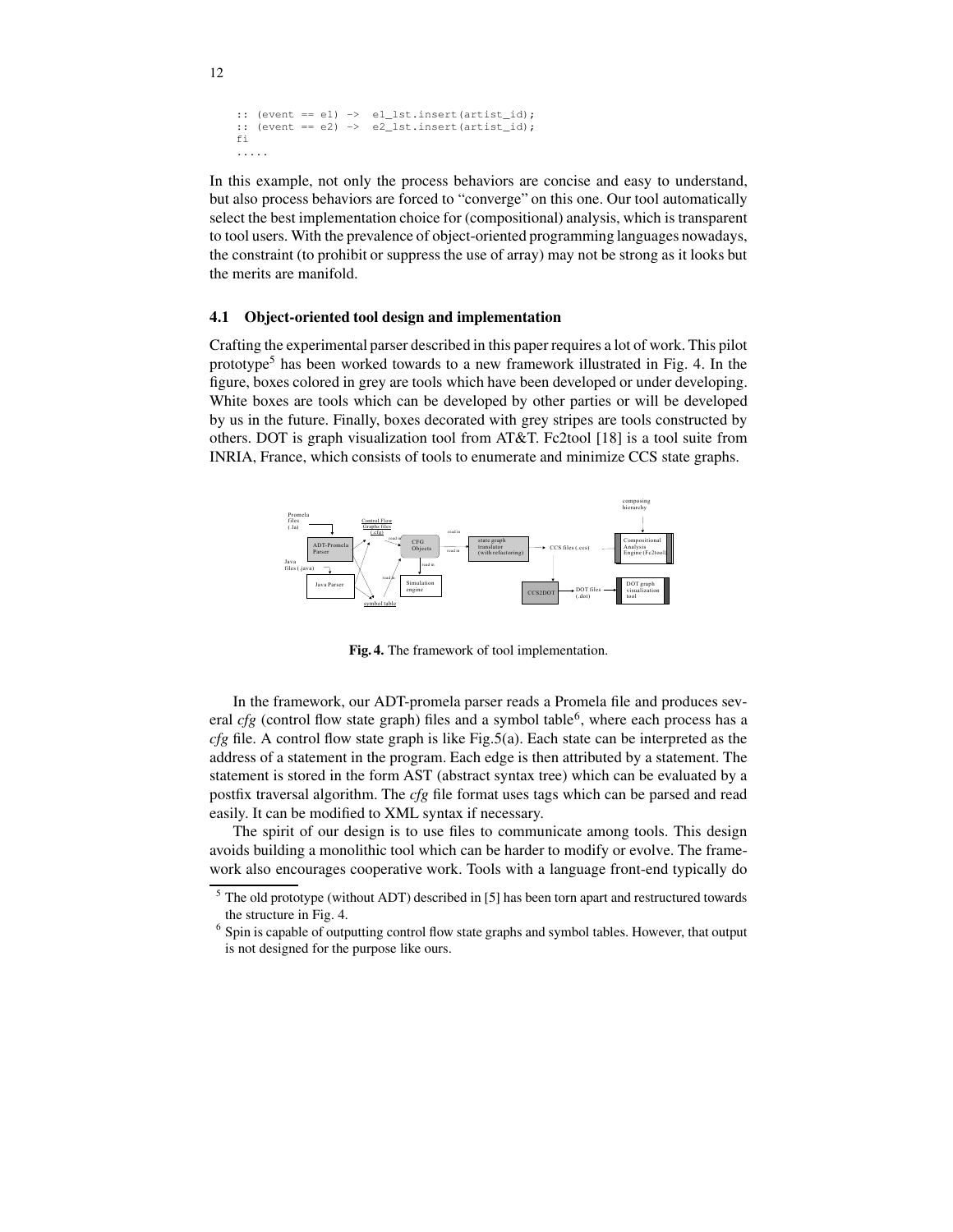not use flow graph of a program for data exchange because it is language dependent. However, we found that control flow state graph is where many tools start with. For instance, our state graph translator traverses it to generate communicating finite state machines (such as CCS or CSP state graphs). Simulation tools can use it to exercise traces. Other tools such as program slicers can work on this representation as well. These reasons make us to design it into a format which can be shared by language front-ends and analysis back-ends.

To deal with control flow state graph, we design a set of object-oriented CFG classes (shown in Fig. 5(b)), which can parse a *cfg* file to construct a control flow state graph. We introduce an inheritance hierarchy to separate what is language dependent from what is language independent. A language front-end can implement their own AST to store a statement. Next, it should implement an overidden *eval()* method (see class *CFG\_edge\_promela*). Other tools, such as a simulation engine, will only invoke *eval()* to evaluate the AST of a statement and update variable values in the symbol table. The details of AST (which is language dependent) are transparent to other tools. By this design, we can implement a language-independentstate graph translator or a simulation engine.



**Fig. 5.** (a) An example control flow state graph. (b) The inheritance structure.

The implementation of an ADT method is actually done in the overridden *eval()* of class *CFG\_edge\_promela*. For example, when a *set* is defined, we create a bit array in the symbol table. Later, when a statement *s.insert(i)* is evaluated*, eval()* sets the *ith* element in the bit array. In our state graph translator, bit array will be included as a tuple (see section 2.3) to traverse the control flow state graph to generate CCS state graphs.

The tools described in this paper will be gradually released at URL link *http://www.ice.ntnu.edu.tw/~ypc/ArCats.htm.*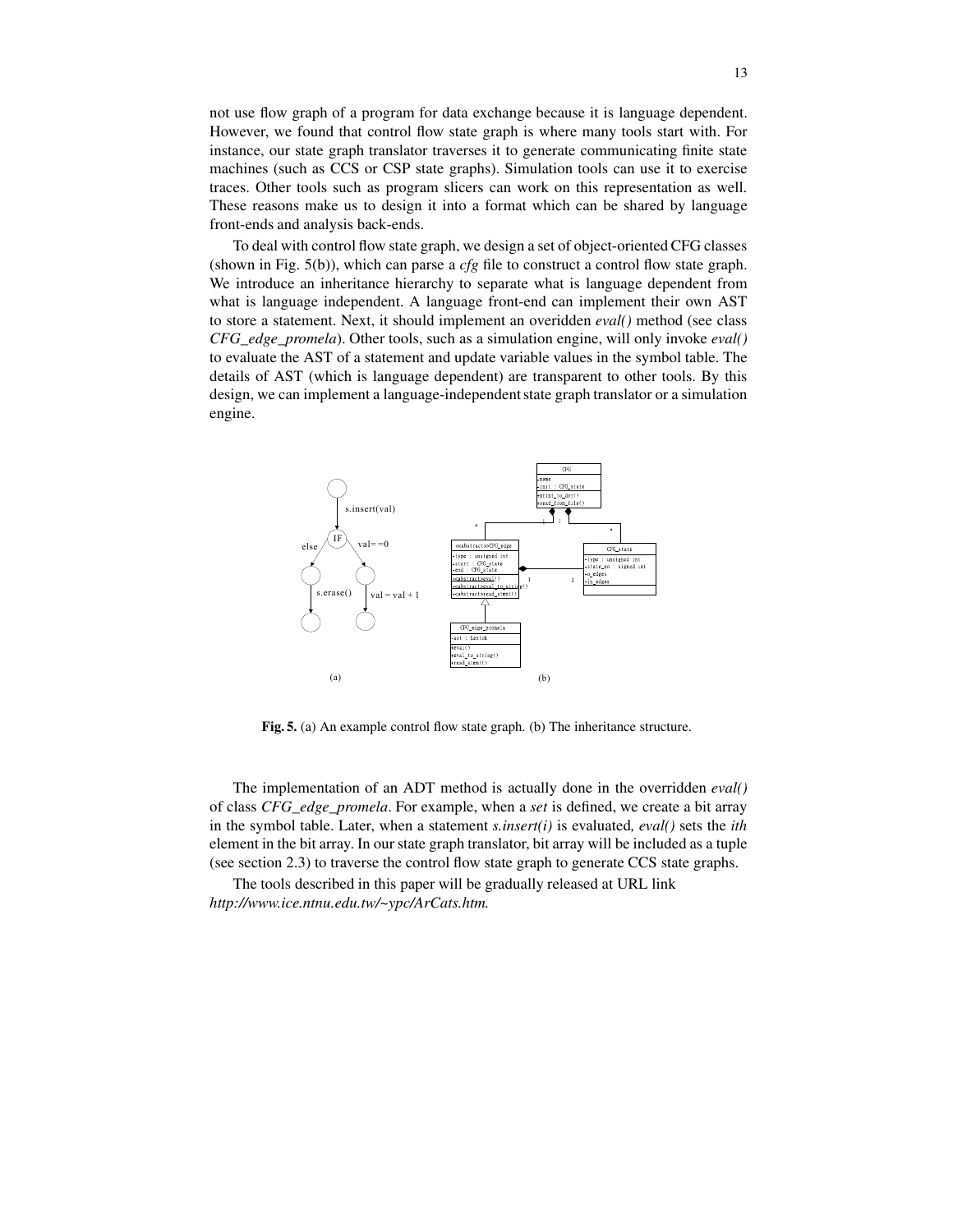# **5 Related works and discussion**

From the best of our knowledge, Java model extractor Pathfinder has not supported abstract data types from Java standard library. In other words, it assumes the behavior of a Java thread does not involve ADTs. Bandera can process code which uses *vector*. However, *vector* is just another safe-to-use array. Supporting ADTs requires a great amount of efforts and works. The reasons they do not support ADTs from standard library are simply an issue of cost [13]. They do not address the sensitivity problem we described in this work. Besides, they focus on global analysis, whereas compositional analysis and refactoring are our major concerns.

Supporting abstract data types in Promela can be done in another way. For example, we can use CPP's macros to implement ADTs. This approach may be easier to maintain and implement. There is no need to modify Promela's grammar. However, it is more difficult to cope with object-oriented syntax nowadays. For example, many ADT objects may have methods all named *add().* Solving naming conflicts in macro programming is more difficult. It is also more difficult to cope with our design framework in previous section.

## **6 Conlusions**

In this paper, we describe a special phenomenon of software verification – analysis (particularly compositional analysis) is sensitive to implementation choices when array is used to implement complicated data structures. We give examples to show that an implementation choice which is the definite choice in the view of programming may be a poor choice for analysis. On the other hand, a poor implementation choice from the view of programming can be a good choice for analysis. We show that such sensitivity can be mitigated if ADTs are supported and the usage of array are suppressed or prohibited. Two ADTs SET and QUEUE are implemented in a prototype tool. Models rewritten with ADTs have obvious advantages. First, using ADTs forces process behaviors to converge. Programmers have less room to make their own implementation choices to endanger analysis. Second, the ADTs provide useful automation information. Selecting the best implementations for ADTs behaviors becomes straightforward. There is no need to incorporate any static analysis or program comprehension techniques.

## **References**

- 1. G. S. Avrunin, J. C. Corbett, M. B. Dwyer, C. S. Pasareanu, and S. F. Siegel. Comparing finite-state verification techniques for concurrent software. Technical Report UM-CS-1999- 069, Dept. of CS, University of Massachusetts, November 1999. (in preparation).
- 2. K. A. Bartlett, R. A. Scantlebury, and P. T. Wilkinson. A note on reliable full-duplex transmission over half-duplex lines. *Communications of ACM*, 12(5):260–261, 1969.
- 3. R. E. Bryant. Graph-based algorithms for boolean function manipulations. *IEEE Transactions on Computers*, C-35(8):677–691, 1986.
- 4. Y. Cheng. Refactoring design models for inductive verification. In *Proceedings of International Symposium on Software Testing and Analysis (ISSTA2002)*, pages 164–168, Rome, Italy, July 2002.